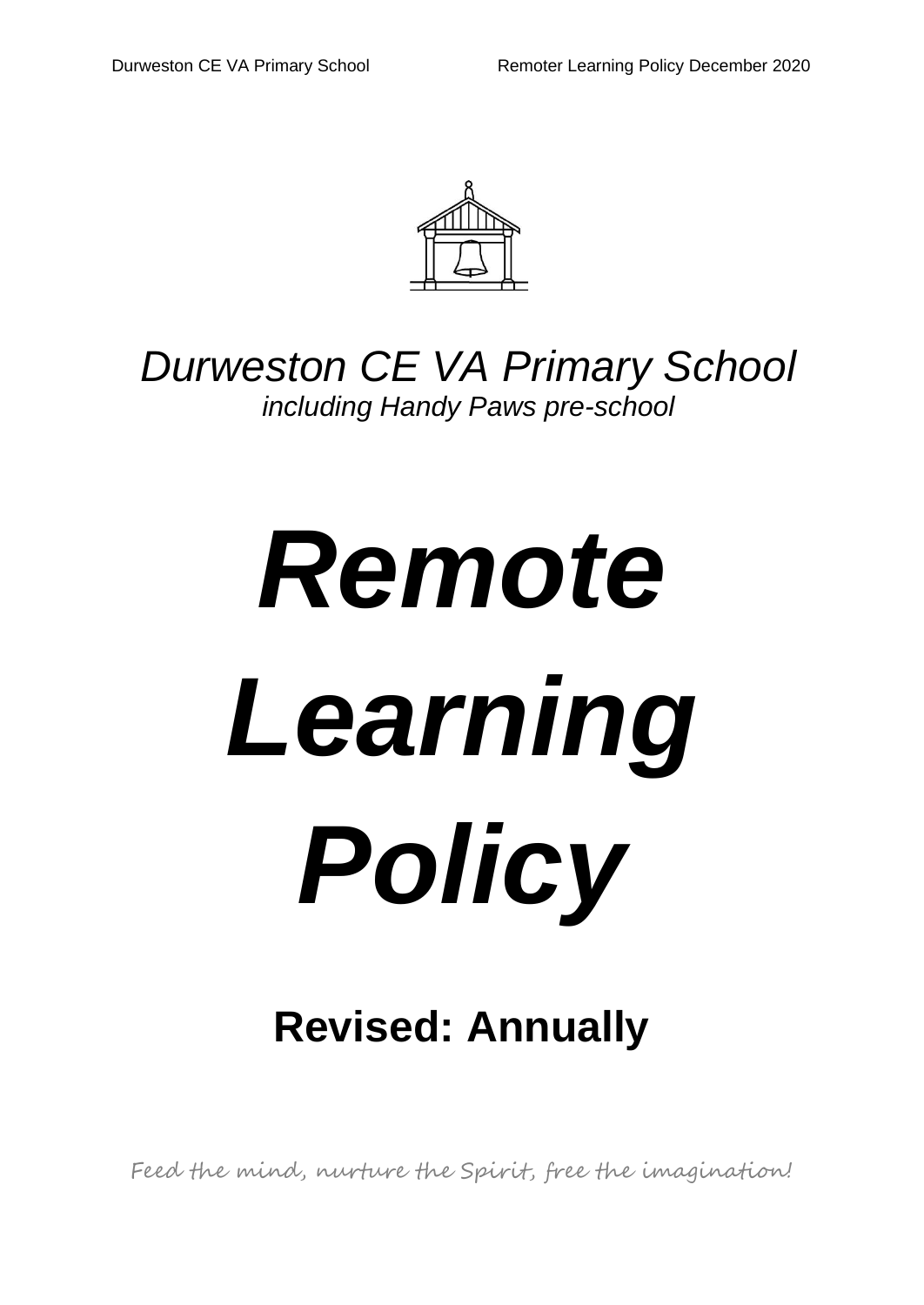Aims

- To ensure consistency in the schools remote learning
- To provide high quality learning provision for those children unable to attend school
- To set out clear expectations of staff, parents and children with regards to remote learning
- To provide appropriate guidelines for data protection and safeguarding

The person responsible for remote learning at Durweston is the head teacher, Nicola Brooke.

## **In the case of self-isolation**

- From the second day, teachers in years 1 6 will use Google Classroom to send daily tasks that mirror, as far as possible, the teaching that will take place in school that day, including reading
- EYFS will use Tapestry
- Assignments will be ready for 9am each morning
- Teachers will ensure that the work is at an appropriate level
- Pupils will be asked to upload their work to Google classroom

This is the most difficult scenario for teachers. Planning for home learning has to be done in addition to planning for class learning. Work will be checked regularly (at least 3 times a week)

### **In the case of bubble isolation or lockdown**

- All work will be set on Google classroom or Tapestry from the second day as above. KS1 children will receive at least 3 hours work; KS2 children will receive at least 4 hours work
- Children will be sent home with a Writing book, a Maths book and a pencil so that they can record their work. We will also provide reading books which can be changed when necessary
- Class teachers will include a Loom recording to introduce the day and for other lessons where appropriate
- There will be a daily live Google Meet for story
- Reading records will be monitored weekly
- There will be a weekly live maths session for Orcas
- All staff will be online and contactable from 9am to 3pm
- English and Maths will be marked daily and comments will be made on the majority of other work set
- Google Classroom will be monitored throughout the day to see if any child has asked for help
- There will be a weekly live 'social' session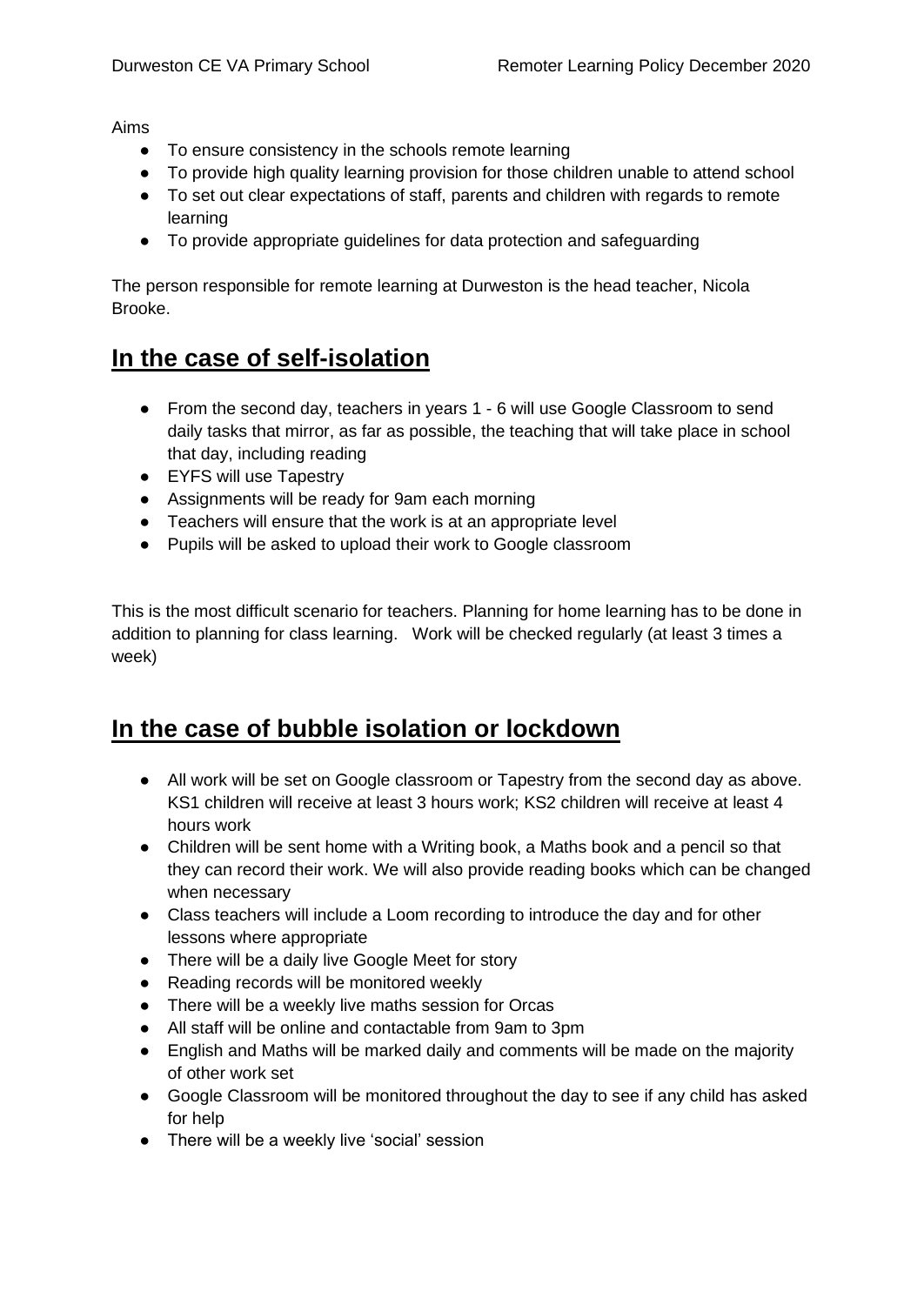- Teachers will make contact with the parents of children who are not accessing home learning to offer support
- If the class teacher is unwell, the Headteacher will provide work for the class

#### **Teaching assistants will:**

- Liaise with class teachers in order to be informed of the daily planning
- Contact children who they would normally support in class to help them access the work
- Be available during the day to offer help to children who ask for it
- Offer feedback on work

Please be aware that even in the case of lockdown, our school will remain open for vulnerable children and those whose children are key workers. Teachers will therefore still be working in class as well as providing learning for those at home.

#### **Staff can expect pupils to:**

- Be contactable during the hours of the school day
- Access the work set and work through the daily tasks
- Seek help if they need if from teachers or teaching assistants
- Alert teachers if they are not able to complete the work

#### **Staff can expect parents to:**

- Help their child/children to access and complete the tasks set
- Seek help from school if they need it
- Make concerns known to the class teacher
- Leave 48 hours before following up on the lack of a reply to an email

#### **Engagement and feedback**

- We expect children to have a go at all of the work set
- We will monitor work daily and offer feedback via Google classroom
- We will phone if we are concerned that work is not being completed
- We will try to ring once a fortnight to see how you are getting on

#### **Additional support for pupils with particular needs**

- Work will be differentiated to make it accessible for all children
- Where we can, we will offer additional support this might be from a TA via Google Classroom, telephone support, extra online sessions or the lone of equipment

#### **If you are struggling with online access at home**